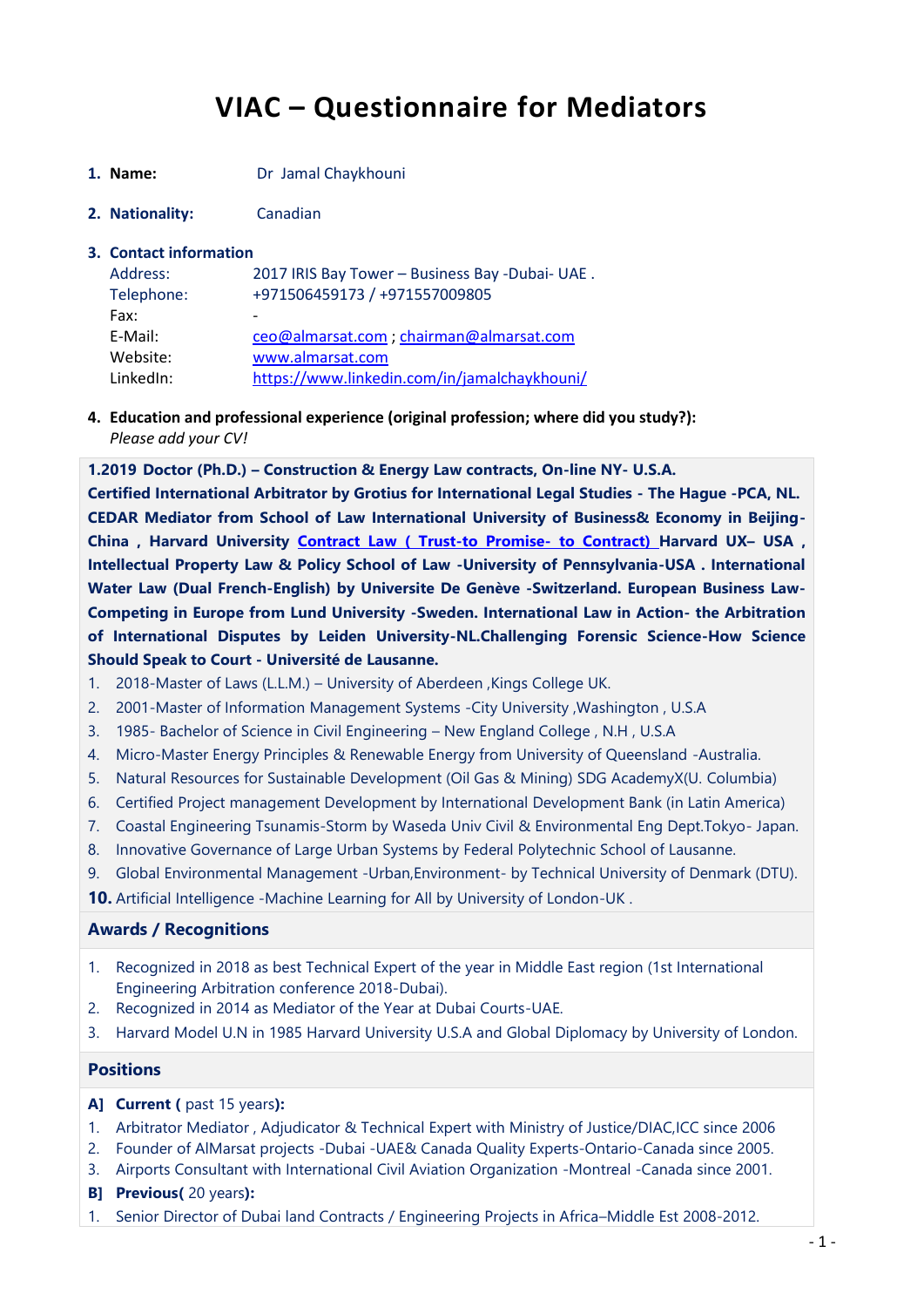- 2. Quality & Contracts manager for Airports, Ports, Roads, power stations, Hotels projects 1989-2007.
- 3. Project Engineer to Project Manager for Infrastructure projects J&P from Cyprus to Gulf Countries1985

### **ADR / Professional Experience**

**A] Arbitrator:**[over 50 disputes as Tribunal /Chair / Co-Arbitrator or Sole Arbitrator ] to list few; **1.DUBAI FINANCIAL CENTRE (DIFC-LCIA) as Co-Arbitrator involved UK Queen Council** 

Contractor-Developer Construction dispute over school building defects in Dubai, claim amount (U\$D 2M).

**2.Emirates Maritime Arbitration Cen**ter **EMAC 1st.case** ( DIFC-LCIA) as Co-Arbitrator

**EPC** dispute (off shore Oil Islands construction) patent Marine construction procurement, claim (U\$D3M )

**3. DIAC as Co-Arbitrator** Main Contractor-Subcontractor dispute on towers in Dubai Marble and granite defects, claim amount (U\$D 1.5M)

**4.DUBAI COURT as Chairman of the Arbitration Tribunal** Developer-Investor Dispute over Real Estate contracts resulting damages to investor, Claim amount (U\$D 1.3M).

**5. DUBAI COURT as Sole Arbitrator.** Developer-Investor dispute where developer delayed causing damages to the investor. Claim amount (U\$D 12.2M).

**6. Ajman court -Chairman of the Tribunal investor /Developer** Real Estate dispute value ( U\$D 2M).

**B]Construction Adjudicator /Expert Determination** [conducted over 450 for Dubai courts since 2006];

- 1.**Construction Adjudicator** over 300 investors Vs main developer dispute, developer failed to deliver causing damages, Claim amount (over U\$D100M).
- 2.**Real Estate Appeal court** *–* **Adjudicator** Developer -Investor dispute, Value (U\$D2.5M)

3.**Formation of Islands Marine works -court-Adjudication** claim over ( U\$D30 millions ).

I am also Certified Adjudicator **from AIAC** – CIPPA 2013 – Kuala Lampur -Malaysia since 2017 and registered with

ICC -with few Appointments on construction -Energy disputes.

**C] Expert Witness** [over 1,000 Expert witness reports in English and Arabic dispute cases since 2006]

Conducted in 2014 alone over 105 cases with maximum turn over decision/opinion in max 21 days .

**1. DIAC as Claimant Expert Witness** Developer-Investor dispute claim amount (U\$D 3.91M)

**2.DIAC as Tribunal Expert Witness** Developer-Investor dispute Time , value amount (U\$D 5.4M)

**3.DIAC as Respondent Expert Witness** International Contractor- Employer dispute, value (U\$D 20M )

**4.DIAC as Claimant Expert Witness** Developer-investor dispute, claim amount (U\$D 1.9M)

**5.DIAC as Expert Witness** Int. U.S Designer-KSA Employer Hospital ,value (U\$D 15.3M).

**Panel Admissions** 

- **a. Arbitrator:** Court of Appeal *(equivalent to "Supreme Court in UAE")* Ministry of Justice -U.A.E
- **b. Arbitrator:** Dubai International Arbitration Center as per Civil Law Jurisdiction.
- **c. Arbitrator**: in Dubai International Financial Center **DIFC** & Emirates Maritime Arbitration Center **EMAC** "**LCIA** common law Jurisdiction", Singapore Chamber Maritime Arbitration **SCMA** ,Hong Kong International Arbitration Center **HKIAC,** Vienna International Arbitration Center **VIAC & Mediate**.com
- **d. Arbitrator/Adjudicator/Expert**: International Chamber of Commerce, **ICC**.
- **e. Arbitrator**:**K**igali International Arbitration Center/**U**krainien International Arbitration center.
- **5. Core area of current professional activity:**
- **a. Construction Disputes b. Real Estate Development Disputes c. Energy & Infrastructure Disputes d. Commercial Contracts Disputes. e. Maritime disputes f. Water Conflicts g. Intellectual Property**

### **6. Accreditation in the field of ADR (including relevant trainings and connected qualifications):**

### **Professional Accreditations**

**a.Fellow** (FCIArb): Chartered Institute of Arbitrators, U.K in addition to AMINZ Fellow Arbitrator Mediator Institute New Zealand.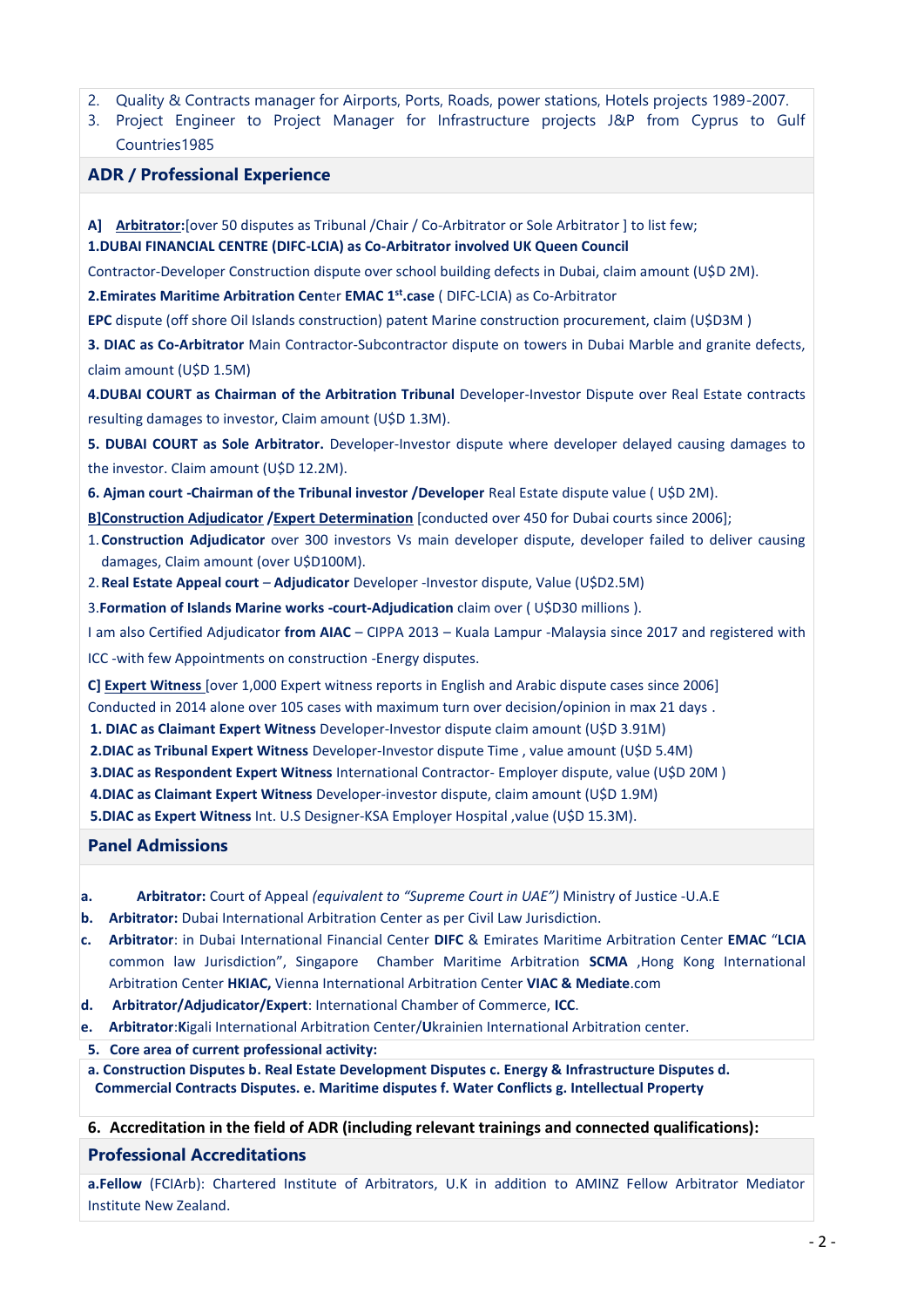**b.Fellow** (FSIARB) Singapore Institute of Arbitrators & **Fellow**(FMIARB)Malaysian Institute of Arbitrators. **c.Certified Judicial Legal Expert** Diploma [Arbitrator /Technical Expert] Dubai Judicial Institute /UAE.

### **7. Practical experience in mediation**

How many (international) mediations have you participated in as single/co-mediator/in a team?

- administered by an institution; under which Rules? in which areas/fields?
- how complex (*please provide examples, participation of lawyers/experts*)?

### **Mediator / Mediations: [conducted over 50 all single Mediations with UAE courts since 2014 to list few] 1. Maritime survey/Real Estate dispute before Dubai courts Mediation**

**Developer -Investor dispute over the actual completion of an Island Claim amount (U\$D 25M).**

- **2. DIAC Mediation Developer-Investor dispute late delivery of contractual deadline (U\$D2.9M)**
- **3. DIAC Mediation Developer-Investor dispute Promise not delivered (U\$D 2.7M)**
- **4. DIAC Mediation Developer-Investor dispute Promise not delivered on time (U\$D 4.8M)**
- **5. Dubai Court Mediation International Contractor – Employer Hospital Barsha Dispute (U\$D 90M).**
- **6. Abu Dhabi Courts Mediation Marine Coastal Contractor- Surge -Storm Dispute value( over U\$D 2M).**

How often have you acted in a different function (e.g. consultant, expert)? **See above over 1,000 Expert Witness Reports in Construction /Real Estate and Maritime disputes.**

What other ADR-experience do you have?

- **a.Recognized in 2018 as best Technical Expert of the year in Middle East region (1st International Engineering Arbitration conference 2018-Dubai).**
- **b.Recognized in 2014 as Mediator of the Year at Dubai Courts-UAE.**

**c.Harvard Model U.N in 1985 Harvard University U.S.A &Global Diplomacy by University of London.** 

### **8. Languages (including levels)**

### **a.Mother tongue**

Working languages (i.e. languages in which you have both a spoken and written command so that you may conduct mediation proceedings in this language):

Active *(for oral hearings)*: **English (native)past 40 yrs. Arabic (Native + fluent), French (Fluent) Trilingual .**

**Passive (for reading documents): English (native) Arabic and working knowledge over 40 yrs.** 

**Drafting (for writing Awards/Decisions/etc.): English & Arabic (native), past 15 years.**

**Basic knowledge**: **Spanish & German**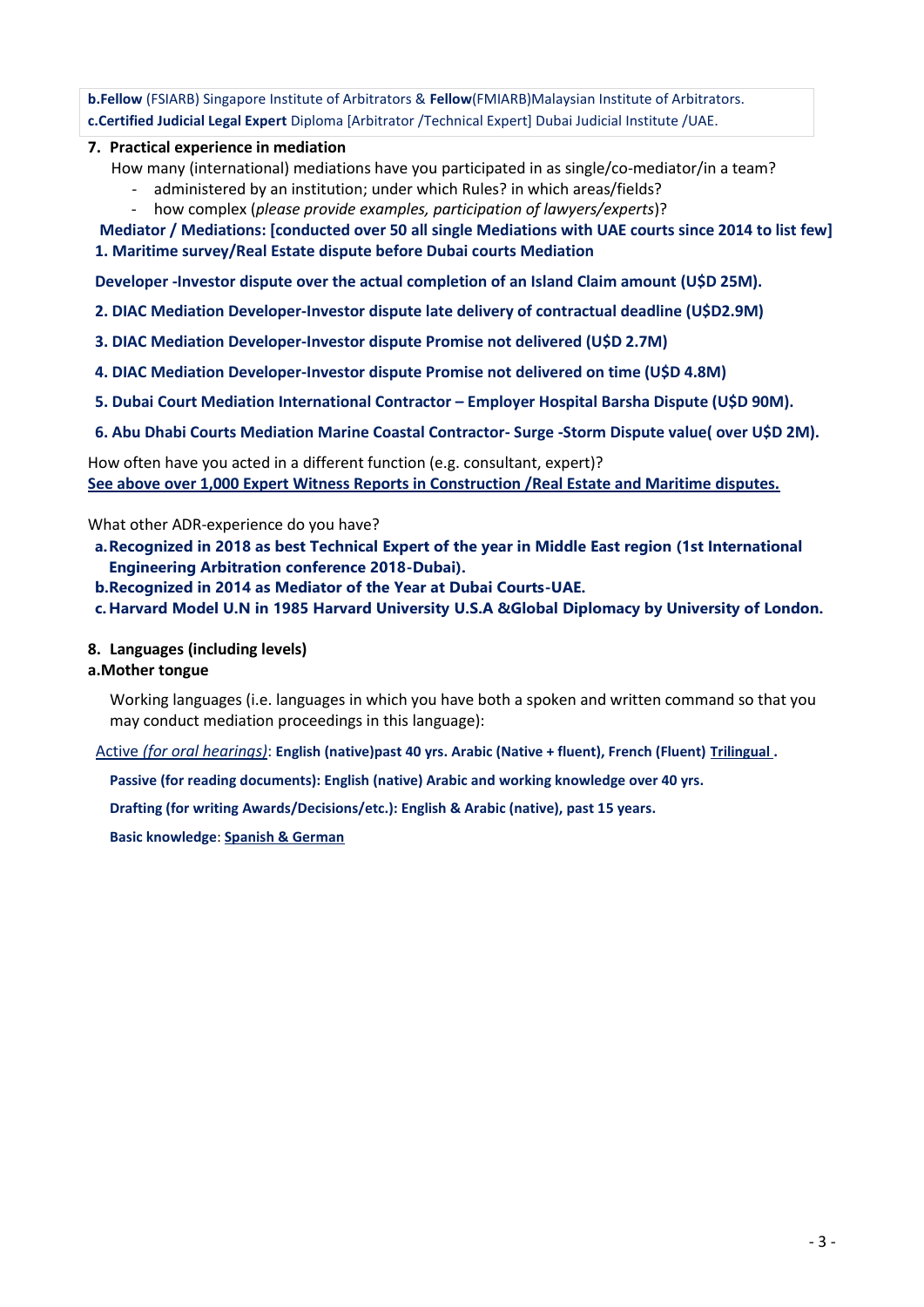### **9. Style of mediation**

*Where do you see yourself? Please tick box as appropriate or indicate your preferred style.*



#### **INTERACTION DIMENSION**

*©* Alexander, Nadja (2011) "The Mediation Meta-Model - the realities of mediation practice," *ADR Bulletin*: Vol. 12: No. 6, Article 5. Available at: [http://epublications.bond.edu.au/adr/vol12/iss6/5;](http://epublications.bond.edu.au/adr/vol12/iss6/5) *see also here for a detailed description of the 6 mediation styles.*

### **10. Please describe aspects of your personality which could be interesting to clients you are going to mediate; what would former clients emphasize in your work? Diplomat but firm /strict focused .**

### **11. Publications and other activities in ADR related matters (e.g. training sessions, seminars, conferences, articles and others):**

### **Publications**

1.2020 Clauses Saving Time and costs 2020 ( in both English and Arabic ) still under final review. 2.2019 ADR – When ADR & Arbitration becomes successful? (Legal Blogs). 3.2018 ADR contracts clauses across One Road one Belt Initiative ( 2018 LLM Dissertation). 1. Mediation and Expert Witness Hot Tubbing techniques ( paper at Jakarta Conference 2018) 5.2016- Competenze-Competenze in Arbitration International Law newsletter. 6.2005-Quality systems on Mega Size Project (Technical – Blogs). 7.2003 The Importance of International Standardization (Technical Magazine)

**12. Memberships in mediation institutions / functions in mediation institutions/organizations:**

**1. American Society of Civil. Engineers (ASCE). 3. Project Management Institute (PMI) Member U.S.A 2.International Chamber of Commerce ICC(ADR committees /workgroup/ Task forces since 2016) .**

**3.Society of Engineers -in the United Arab Emirates( member since 1987) .**

**4. International Bar Association (Construction , Maritime , Oil & Gas work Group) Asia, Africa & Europe.**

**5. Senior Mediator on construction, Energy, Real Estate , Intellectual Property. (mediate.com)**

**6. Registered Professional Engineering Expert & Arbitrator at United Arab Emirates Ministry of Justice.**

**7. Certified Opinion Engineer at Dubai Municipality -Dubai ( U.A.E)**

**13. Special expertise or specializations (***please list a maximum of three***) in your ADR-practice: Construction , Energy & Real Estate Contracts Technical Disputes Reasonings , International Disputes** 

**14. Soft Skills (e.g. intercultural competences):**

### **Publications**

**1.2021 Clauses Saving Time and costs 2020 ( in both English and Arabic ) still under final review.**

**2.2020 ADR – When ADR & Arbitration becomes successful? (Legal Blogs).**

**3.2018 contracts clauses across One Road one Belt Initiative ( 2018 LLM Dissertation).**

**4.Mediation and Expert Witness Hot Tubbing techniques ( paper at Jakarta Conference 2018)**

**5.2016- Competenze-Competenze in Arbitration International Law newsletter.**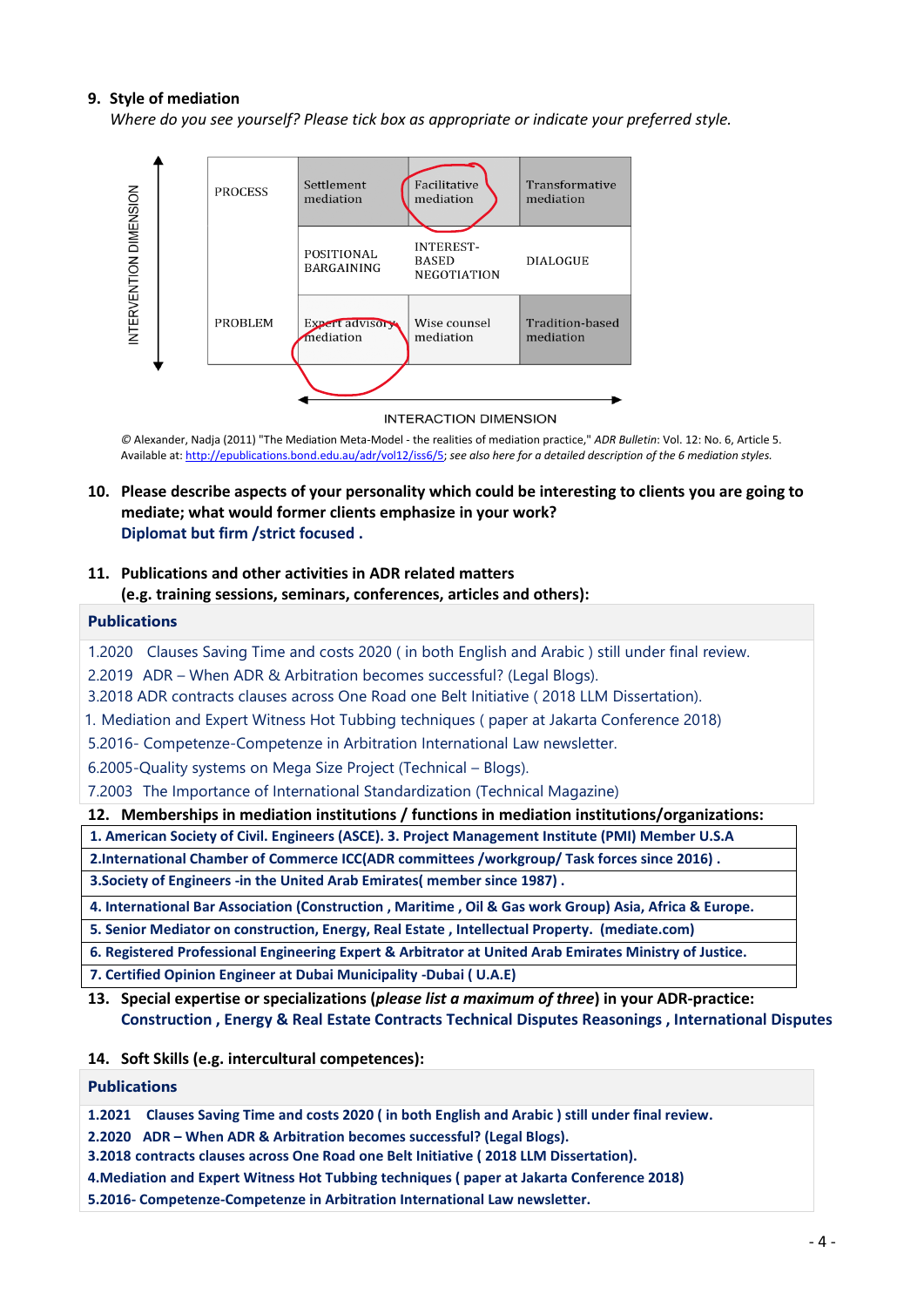## **6.2005-Quality systems on Mega Size Project (Technical – Blogs).**

### **7.2004 The Importance of International Standardization (Technical Magazine)**

### **Speaking / Lecturer Engagements**

- **1. 2014 – AIA Training Course Panel speaker on Expert Witness Role as per UNICITRAL-IBA, Dubai.**
- **2. 2018– Success of ADR requires Technical Knowledge (Expert Determination) + ADR & Arbitration in MENA region 2018 – University of Middlesex Moot-Arbitrator, Dubai UAE.**
- **3. 2018 – Main Speaker at AMA 5th international Mediation Conference Jakarta, Indonesia.**
- **4. 2018-19-Main Speaker for Expert Role & chosen as one of the Best Expert 2018 Dispute Adjudication Avoidance Board DAAB by SELEM,Dubai.**
- **5. 2020- Main Speaker at RALA conference & CIS countries ADR conference in addition to participate in 100"s of webinar on International Arbitrations with AIAC , SIAC , FIDIC , Germany , DIFC ,Governance.**
- **6. 2020 Organizing Few Pan Arab Webinars in 2020 with UAE , Morocco, Egypt, Sweden & North America.**
- 7. **2013-19 Participating in 100's International Chamber of Commerce (ICC), International Bar Association (IBA),ICCA congress and International Civil Aviation Organization (ICAO)**
- **15. How do you ensure your professional quality (e.g. coaching, practice supervision, etc? Leading Training , webinars and creating teams**

### **16. Date of birth: June 7th 1963**

VIAC offers mediation practitioners the possibility to present themselves on its website. VIAC reserves the right to publish any presentations submitted and to remove it as the case may be. Parties are free to nominate a mediator of their choice and so is the VIAC Board when appointing a mediator. These presentations do not constitute recommendations but may assist the parties in choosing a mediator willing to conduct proceedings according to the Vienna Mediation Rules. The fact that a mediation practitioner appears on this list, does not authorize this person to use the title "VIAC-mediator".